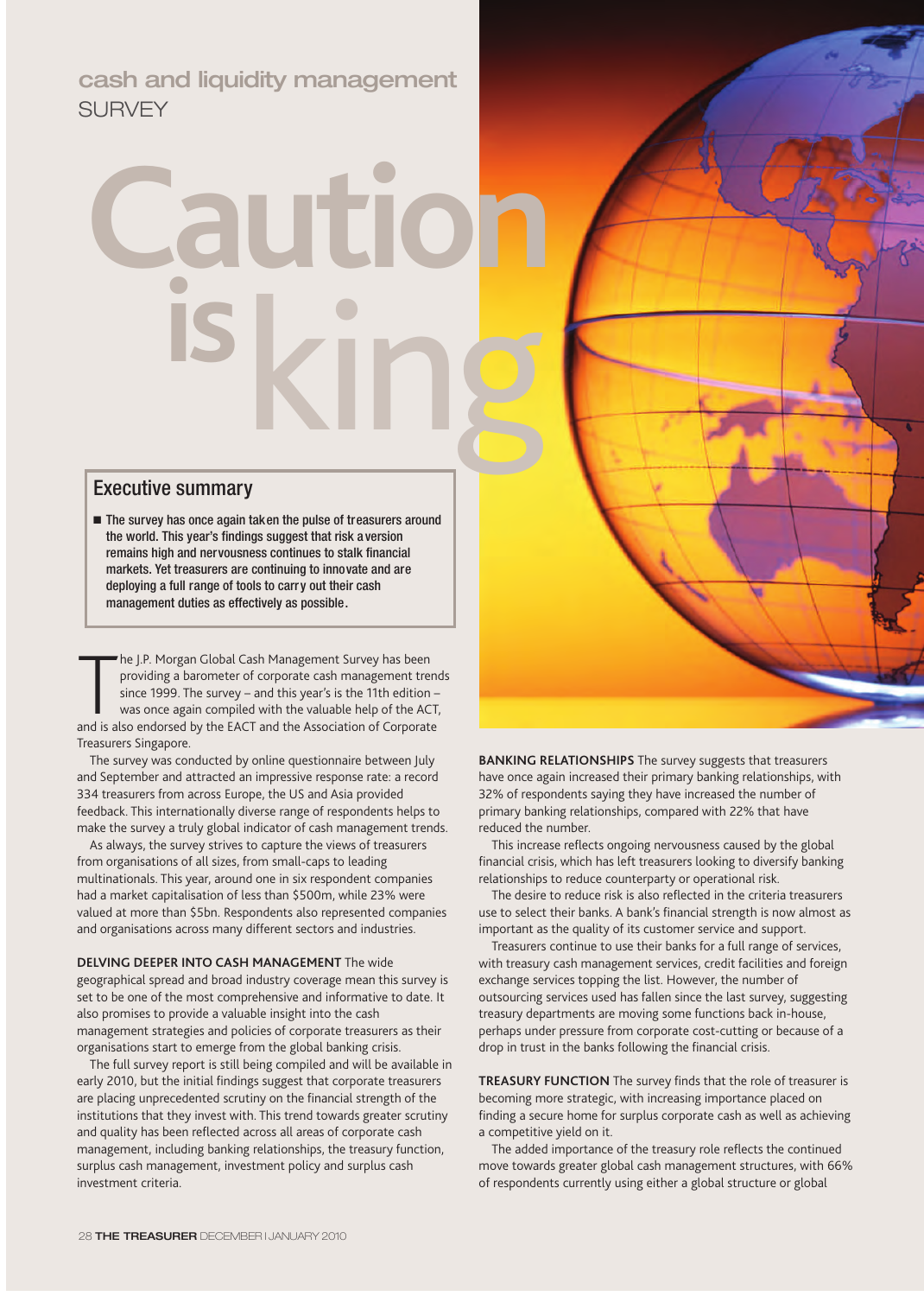



# **Figure 2:** Growth of banking relationships



#### **Figure 3:** Favourite cash management structures *Global or global with regional autonomy are the favoured structures for cash management and are predicted to grow in the future* **NOW FUTURE** 13% **694** 33% 34% **Globally** Regional oversight with local autonomy **Global oversight with regional autonomy Local autonomy Regionally**

### **Figure 4:** How corporates invest their cash



**KATHLEEN HUGHES** PICKS OUT THE LATEST INVESTMENT TRENDS AMONG CORPORATE TREASURERS REVEALED BY J.P. MORGAN'S 2009 GLOBAL CASH MANAGEMENT SURVEY.

oversight. In the future this proportion is expected to rise to 81%. Another important change in attitude identified by this year's survey is the growing importance of cashflow forecasting. In fact, cashflow forecasting is now the most important area for global treasury departments, overtaking cash management, which was the most important in 2008.

The difficult economic environment has placed cashflow constraints on many companies, with almost half of respondents saying they have less surplus cash this year than in 2008. As a result, it is more important than ever for treasurers to be able to accurately forecast future cashflows to avoid potential liquidity issues.

**SURPLUS CASH MANAGEMENT** North American-based treasurers continue to allocate far more of their surplus cash to money market funds than their counterparts in Europe and Asia. US treasury departments also allocate less to bank deposits than their Asian and European counterparts, although bank deposits continue to enjoy the largest allocation overall despite the impact of the global financial crisis on confidence.

Overall allocations to bank deposits appear to have remained fairly stable compared with 2008; in 2009 treasurers allocated 54% to bank deposits compared with 55% in 2008. Money market funds had a 27% allocation in this year's survey – down from the 32% allocation given in 2008 to pooled funds, although this year's survey did include a 4% allocation to segregated accounts and a 4% allocation to professional asset management that wasn't captured in